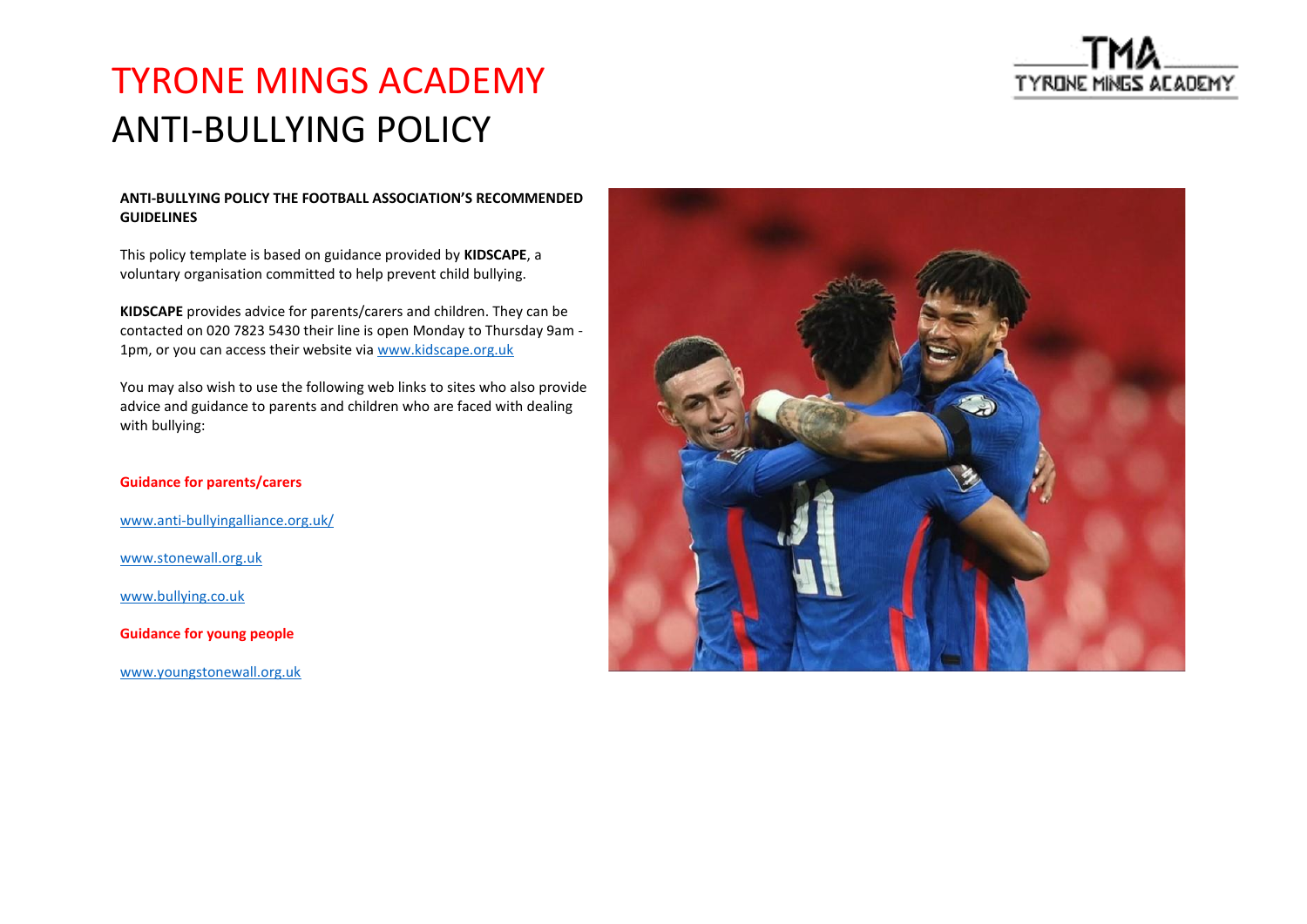

## TYRONE MINGS ACADEMY ANTI-BULLYING POLICY

### **STATEMENT OF INTENT**

We are committed to providing a caring, friendly, and safe environment for all our members, so they can participate in football in a relaxed and secure atmosphere. Bullying of any kind is unacceptable at **Tyrone Mings Academy**. If bullying does occur, all club members and parents/carers should be able to tell their club about this and know that incidents will be dealt with promptly and effectively by the club.

We are a TELLING club. This means that anyone who knows that bullying is happening is expected to tell the **Club Welfare Officer, Jasmine Walker,** or any committee member. **Tyrone Mings Academy** is committed to playing its part to teach players to treat each other with respect.

#### **WHAT IS BULLYING?**

Bullying is the repetitive, intentional hurting of one person or group by another person or group, where the relationship involves an imbalance of power. It can happen face-to-face or through cyberspace, and comes in many different forms:

- **Verbal**: Name calling, persistent teasing, mocking, taunting and threats.
- **Physical**: Any form of physical violence, intimidating behaviour, theft or the intentional damage of possessions. This includes hitting, kicking and pushing.
- **Emotional**: Excluding, tormenting, ridiculing, humiliation, setting people up and spreading rumours.
- **Cyberbullying**: The misuse of digital technologies or communications to bully a person or a group, typically through messages or actions that are threatening and/or intended to cause offence, anxiety or humiliation. Examples of cyberbullying include:
	- o Abusive comments, rumours, gossip and threats made using digital communications and/ or technologies - this includes internet trolling.
	- o Sharing pictures, videos or personal information without the consent of the owner and with the intent to cause harm or humiliation.
- Hacking into someone's email, phone or online profiles to extract and share personal information, or to send hurtful content while posing as that person.
- Creating dedicated websites that intend to harm, make fun of someone or spread malicious rumours.
- Pressurising someone to do something they do not want to such as sending a sexually explicit image.

**Tyrone Mings Academy** commits to ensure our online and Social Media systems are being used appropriately and any online bullying will be dealt with swiftly and appropriately in line with procedures detailed in this policy.

People can be targeted for any reason, but people who bully others often target 'difference' and bullying can be a form of wider discrimination. For example, bullying behaviour may be:

- Racist: Targeted at ethnicity, skin colour, and language religious or cultural practices.
- Homophobic, biphobic and/or transphobic: Targeted at actual or perceived sexuality and/or gender.
- Sexual and/or sexist: Sexual and/or sexist behaviour that is intended to cause offence, humiliation or intimidation.
- Disablist: Targeted at an impairment or special educational need.
- Targeting any 'difference': Bullying behaviour can also be targeted at 'looks', weight and height, colour of hair, wearing glasses or braces, acne, psoriasis and eczema, scars, marks or conditions of the face or body, body odour, poverty, gifts and talents or family situation (e.g. divorce, bereavement, homelessness).

Everybody has the right to be treated with respect and no one deserves to be a victim of bullying. Individuals who are bullying need to learn different ways of behaving. **Tyrone Mings Academy** recognises its responsibility to respond promptly and effectively to issues of bullying